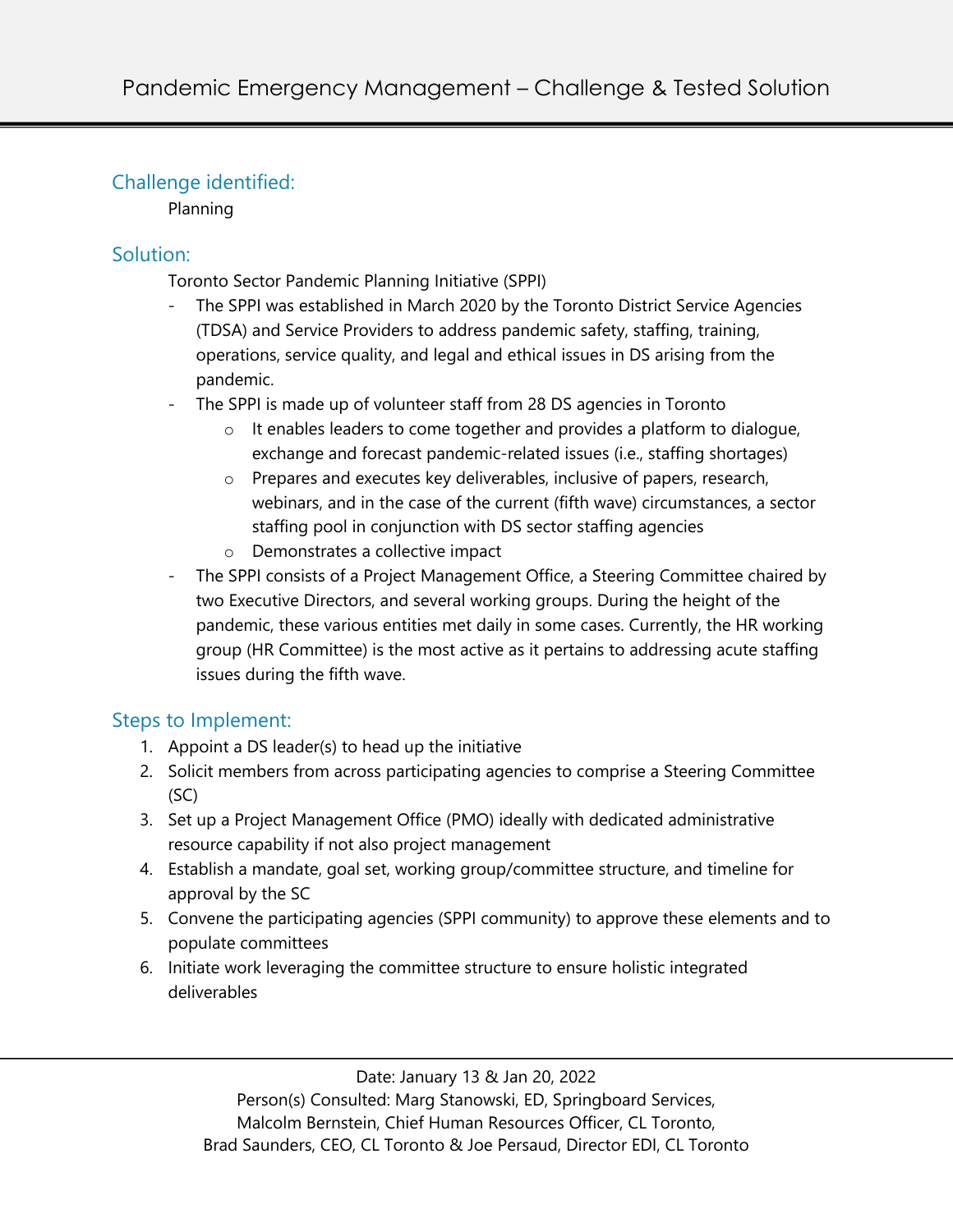- 7. Secure SC approval and distribute/implement
- 8. Keep the community regularly apprised (At the height of the fifth wave, DS agency leaders met and were updated by the HR Committee daily)

#### **Results**

- 1. How effective was this?
	- Very, the SPPI issued some 31 papers prepared by 7 workgroups. It developed and ran many webinars for the sector. It's a great collaborative model on which the Toronto staffing pool is predicated.
- 2. Was this efficient? Was it quick to implement?
	- Yes. The structure and processes are designed for agility, simplicity, and collaboration
- 3. Would you recommend this to other agencies?
	- Yes

## Additional Considerations (if any):

- Legal: include an employment lawyer (if not also corporate lawyer) on the HR Committee if they are not on the SC
- HR: populate the HR Committee by HR managers/directors from participating DS agencies. Approximately 6 to 8.
- Communication: include a communications expert from a participating DS agency and keep the community closely apprised.
- Other: utilize project management methodology to run the initiative and keep it on track

### Lessons learned:

- This planning initiative enabled action at the higher end: what is it that the sector needs? How can we accomplish this?
- Subgroups (i.e., HR working group/committee) took these initiatives further to develop and operationalize the plans, deliverables. In the case of this fifth wave deliverable, this involved establishing a *sector-wide retainer-based contingency staffing pool with staffing agencies bound by legal agreements and enabled by a centralized staffing request/response mechanism.* Treating this as a partnership and continuing to adapt based on lessons learned